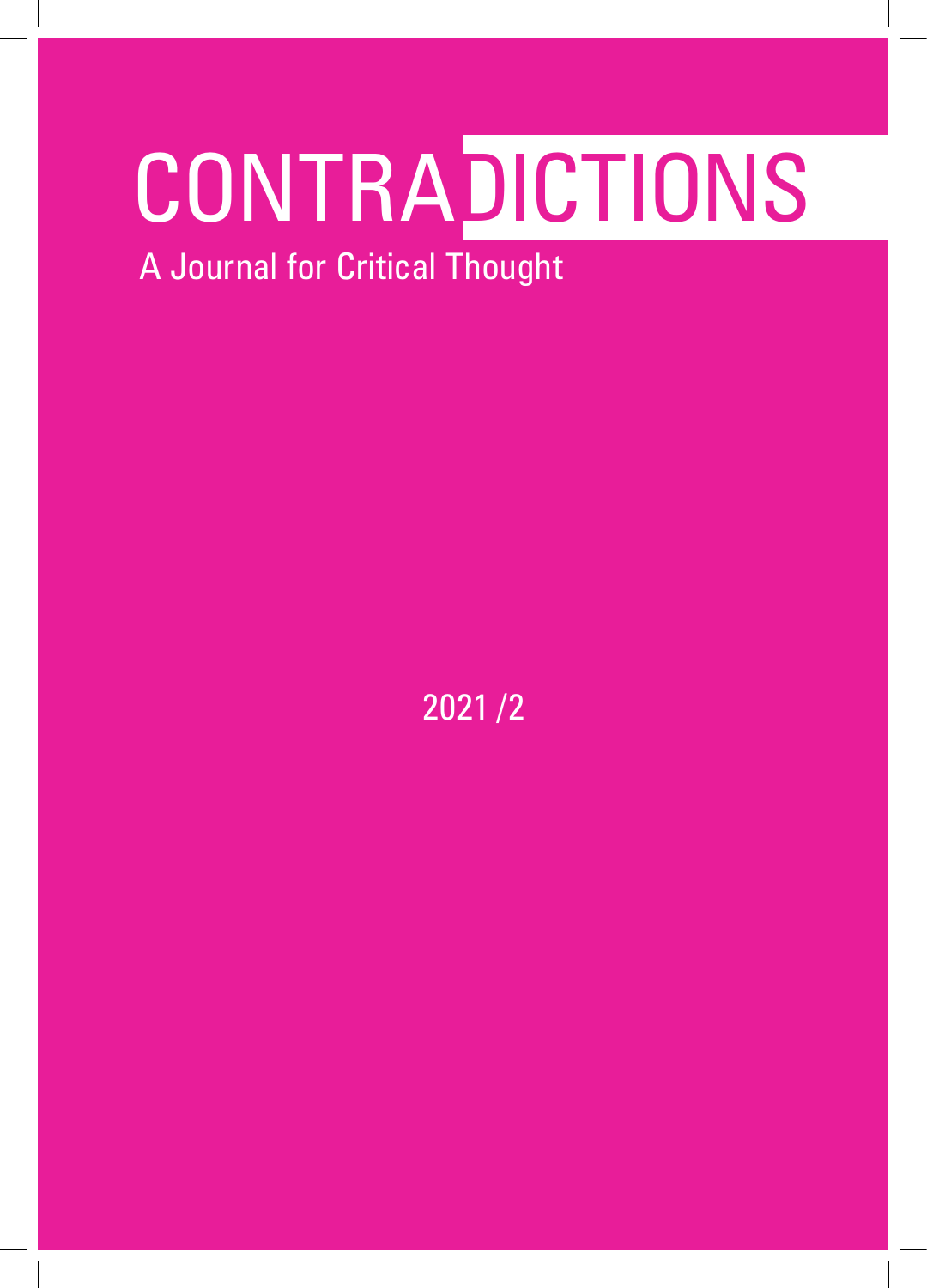# **CONTRADICTIONS**

volume 5 2021 number 2

#### Editorial collective

Kristina Andělová, Petr Kužel, Jan Mervart (lead editors of volume 5), Joseph Grim Feinberg, Michael Hauser, Ľubica Kobová, Ivan Landa, Jakub Ort, Jiří Růžička, Šimon Svěrák, Dan Swain, Monika Woźniak

#### International editorial board

John Abromeit (Buffalo State University), Oliver Belcher (Durham University), Jana Beránková (Columbia University), Katarzyna Bielińska-Kowalewska (Institute of Philosophy and Sociology, Polish Academy of Sciences, Warsaw), Ľubomír Dunaj (University of Vienna), Elżbieta Durys (University of Łódź), Ingo Elbe (Carl von Ossietzky University of Oldenburg), Juraj Halas (Comenius University, Bratislava), Peter Hudis (Oakton Community College), Michael Löwy (Centre national de la recherche scientifique, France), Moishe Postone (in memoriam), Nick Nesbitt (Princeton University), Petr Steiner (University of Pennsylvania), Richard Sťahel (Philosophy Institute, Slovak Academy of Sciences), Karolina Szymaniak (Jewish Historical Institute, Warsaw; University of Wrocław), G. M. Tamás (Central European University, Budapest and Vienna), Francesco Tava (UWE Bristol), Zhivka Valiavicharska (Pratt Institute, New York), Xinruo Zhang (Shanghai Stock Exchange)

Czech copyediting and proofreading Pavla Toráčová Slovak copyediting and proofreading Silvia Ruppeldtová English copyediting and proofreading Greg Evans, Darren Crown, Ashley Davies Typesetting Jana Andrlová Graphic design © Markéta Jelenová

Printed by Tiskárny Havlíčkův Brod, a.s., Husova 1881, 580 01 Havlíčkův Brod

Published in Prague as the 559<sup>th</sup> title of © Filosofia, publishing house of the Institute of Philosophy of the Czech Academy of Sciences, Jilská 1, 110 00 Praha 1, Czech Republic



This volume appears with financial support from the research program Strategie AV21, "Europe and the State: Between Barbarism and Civilisation."

ISSN 2570-7485 ISBN 978-80-7007-706-1

Contact +420 222 220 124, kontradikce@flu.cas.cz Website kontradikce.flu.cas.cz/en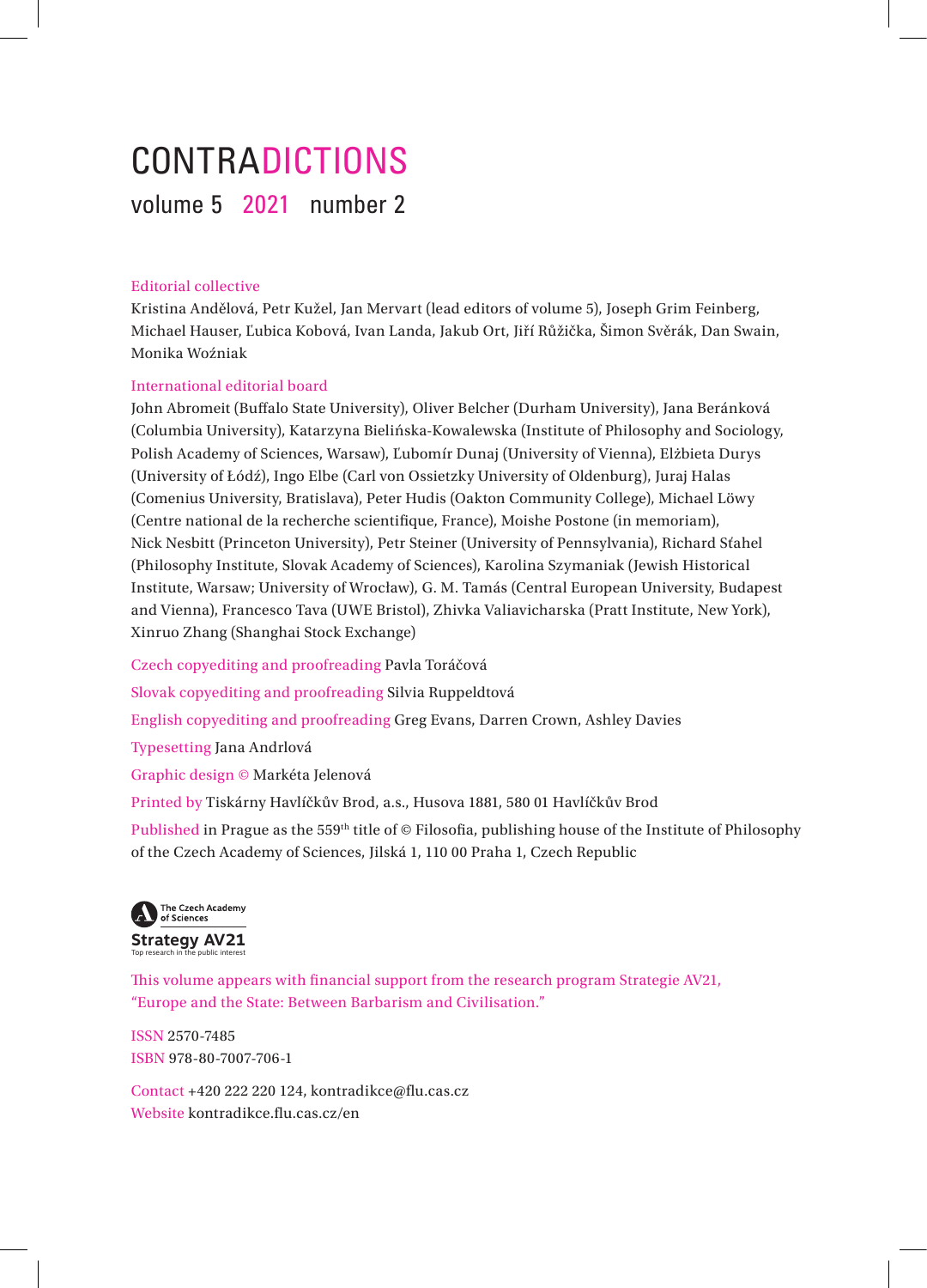*In memory of Petr Uhl*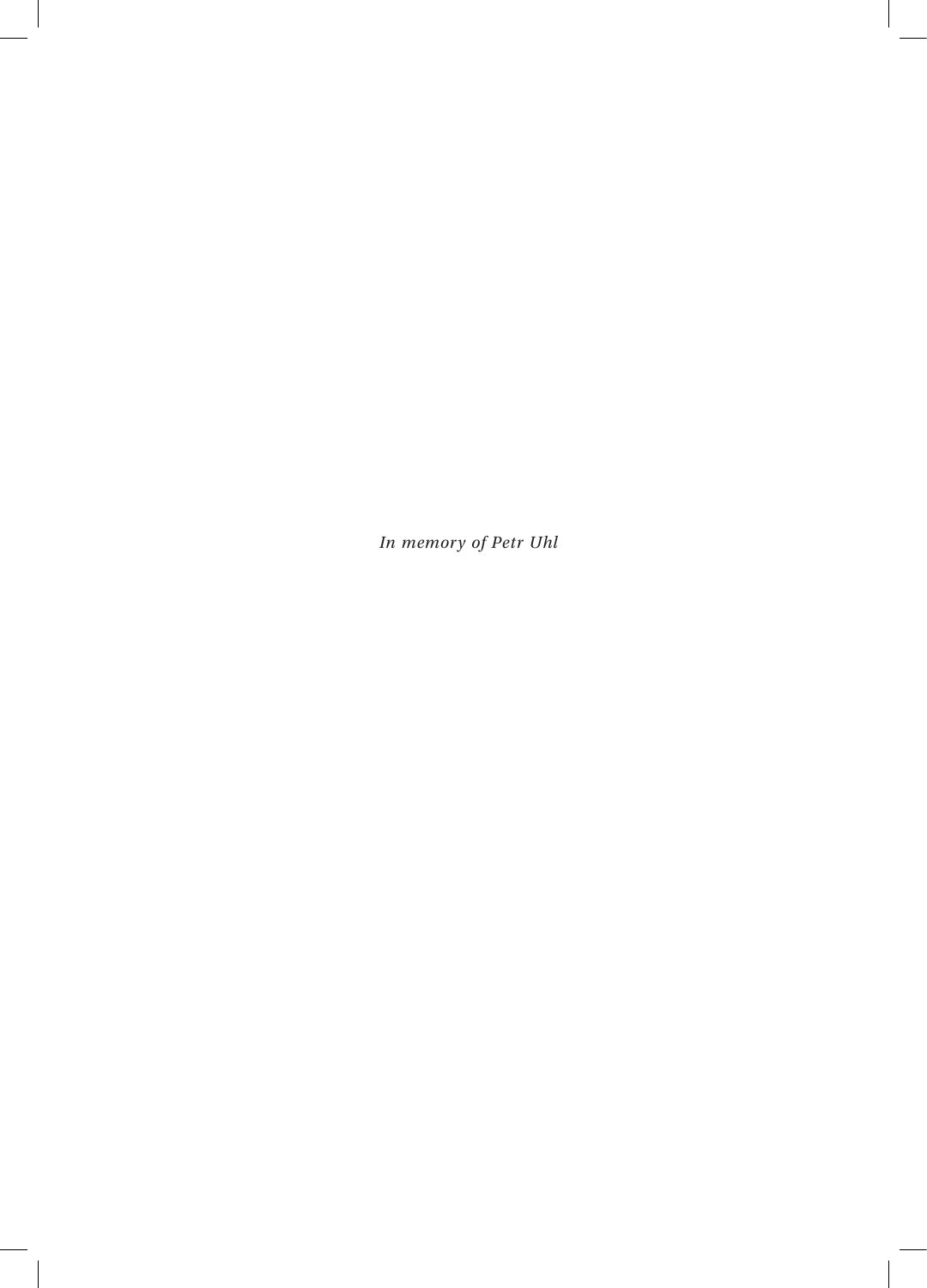## CONTENTS

Editorial *Kristina Andělová, Jan Mervart, and Petr Kužel*, Thinking Left Dissent 7

#### **Studies**

*Alexander Amberger*, Post-growth Utopias from the GDR: The Ecosocialist Alternatives of SED Critics Wolfgang Harich, Rudolf Bahro, and Robert Havemann from the 1970s 15

*Matyáš Křížkovský, Michael Polák, and Ondřej Slačálek*, The Anti-authoritarianism of the Movement of Revolutionary Youth? Three Contextualisations 31

*Kristóf Nagy and Márton Szarvas*, Left Turn, Right Turn – Artistic and Political Radicalism of Late Socialism in Hungary: The Orfeo and the Inconnu Groups 57

*Inxhi Brisku*, Leftist Dissent Against State Socialism in Albania: How the 20th Congress of the Communist Party of the Soviet Union Influenced the Left-wing Dissent in Albania 87

*Milivoj Bešlin, Gazela Pudar Draško, and Balša Delibašić*, Aporias and Contradictions of the (Post-)Yugoslav Left: Orthodoxy in a Praxis Way 107

#### **Discussion**

*Greg Evans*, A Possible Path toward the Re-Politicalization of Folklore 123

#### Interview

*Ilya Budraitskis interviewed by Taras Bilous, Roman Huba, and Michael Hauser,*  Left-Wing Dissidents Were the Link between the Pre-Soviet Socialist Tradition and the Post-Soviet One 139

## **Translation**

*Dirk Mathias Dalberg, ed.*, Miroslav Kusý, To Be a Marxist in Czechoslovakia 159

*Dirk Mathias Dalberg*, Marxism During Normalization in Czechoslovakia: An Introduction to the Political Thought of Miroslav Kusý and His Essay "To Be a Marxist in Czechoslovakia" 160

*Miroslav Kusý*, To Be a Marxist in Czechoslovakia 175